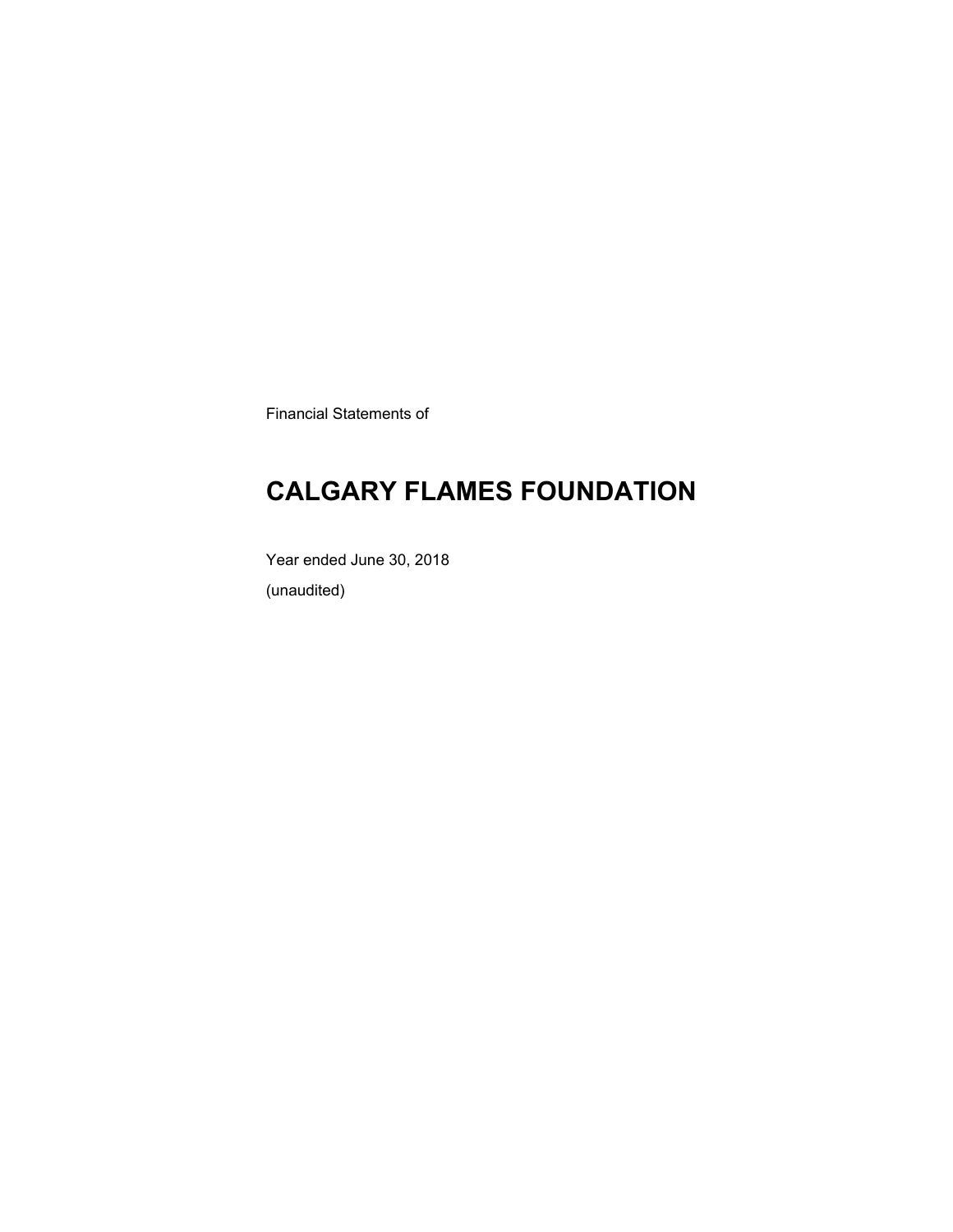

KPMG LLP 205 5th Avenue SW Suite 3100 Calgary AB T2P 4B9 Telephone (403) 691-8000 Fax (403) 691-8008 www.kpmg.ca

### **REVIEW ENGAGEMENT REPORT**

#### To the Directors of the Calgary Flames Foundation

We have reviewed the accompanying financial statements of the Calgary Flames Foundation (the "Foundation"), which comprise the statement of financial position as at June 30, 2018, the statement of operations and changes in net assets, and the statement of cash flows for the year then ended, and notes, comprising a summary of significant accounting policies and other explanatory information.

#### *Management's Responsibility for the Financial Statements*

Management is responsible for the preparation and fair presentation of these financial statements in accordance with Canadian accounting standards for not-for-profit organizations, and for such internal control as management determines is necessary to enable the preparation of financial statements that are free from material misstatement, whether due to fraud or error.

#### *Practitioner's Responsibility*

Our responsibility is to express a conclusion on the accompanying financial standards based on our review. We conducted our review in accordance with Canadian generally accepted standards for review engagement, which require us to comply with relevant ethical requirements.

A review of financial statements in accordance with Canadian generally accepted standards for review engagements is a limited assurance engagement. The practitioner performs procedures, primarily consisting of making inquiries of management and others within the entity, as appropriate, and applying analytical procedures, and evaluates the evidence obtained.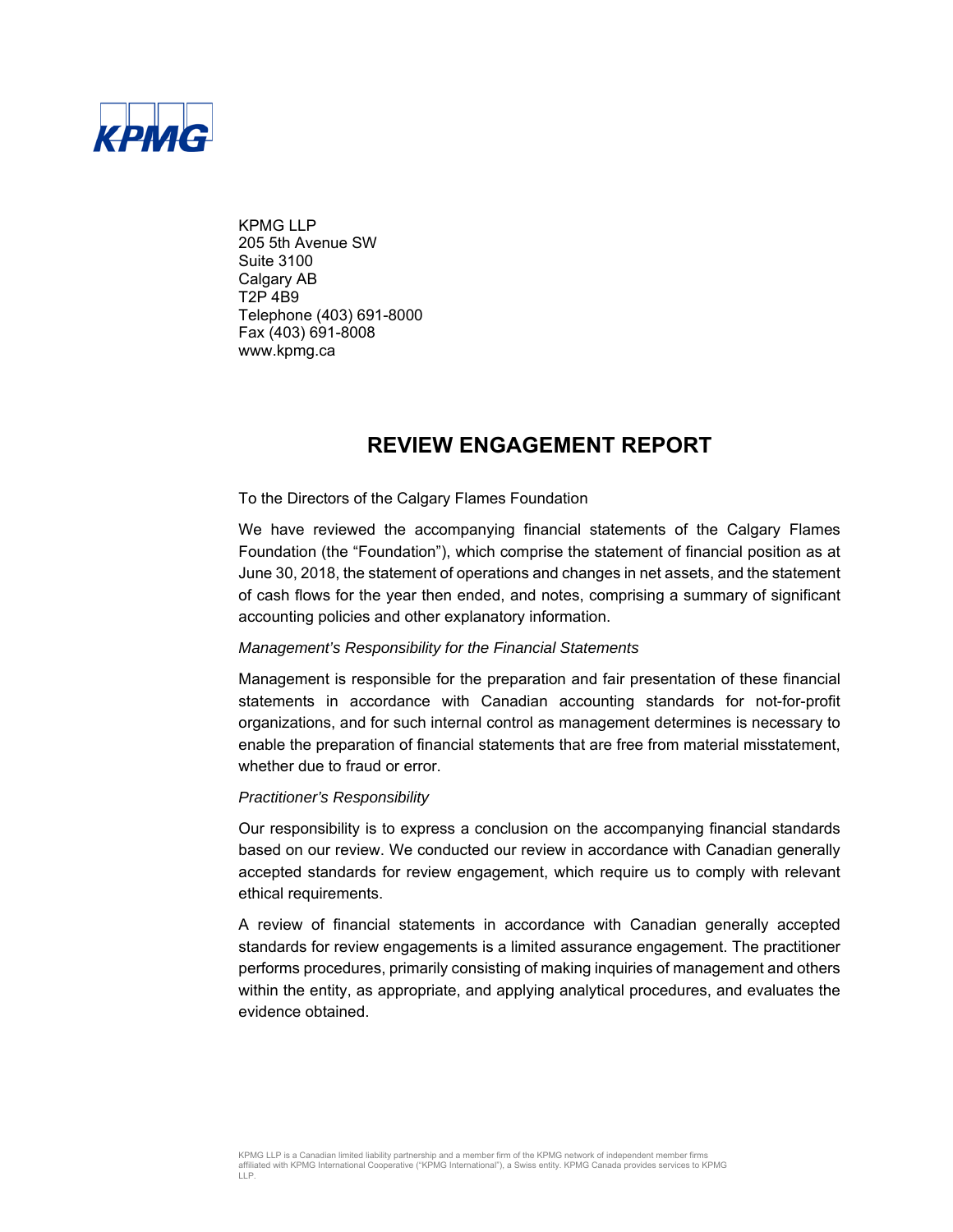

The procedures performed in a review are substantially less in extent than, and vary in nature from, those performed in audit conducted in accordance with Canadian generally accepted auditing standards. Accordingly, we do not express an audit opinion on these financial statements.

#### *Conclusion*

Based on our review, nothing has come to our attention that causes us to believe that the financial statements do not present fairly, in all material respects, the financial position of the Foundation as at June 30, 2018, and its statement of operations and its cash flows for the year then ended in accordance with Canadian accounting standards for not-for-profit organizations.

KPMG LLP

Chartered Professional Accountants

March 21, 2019 Calgary, Canada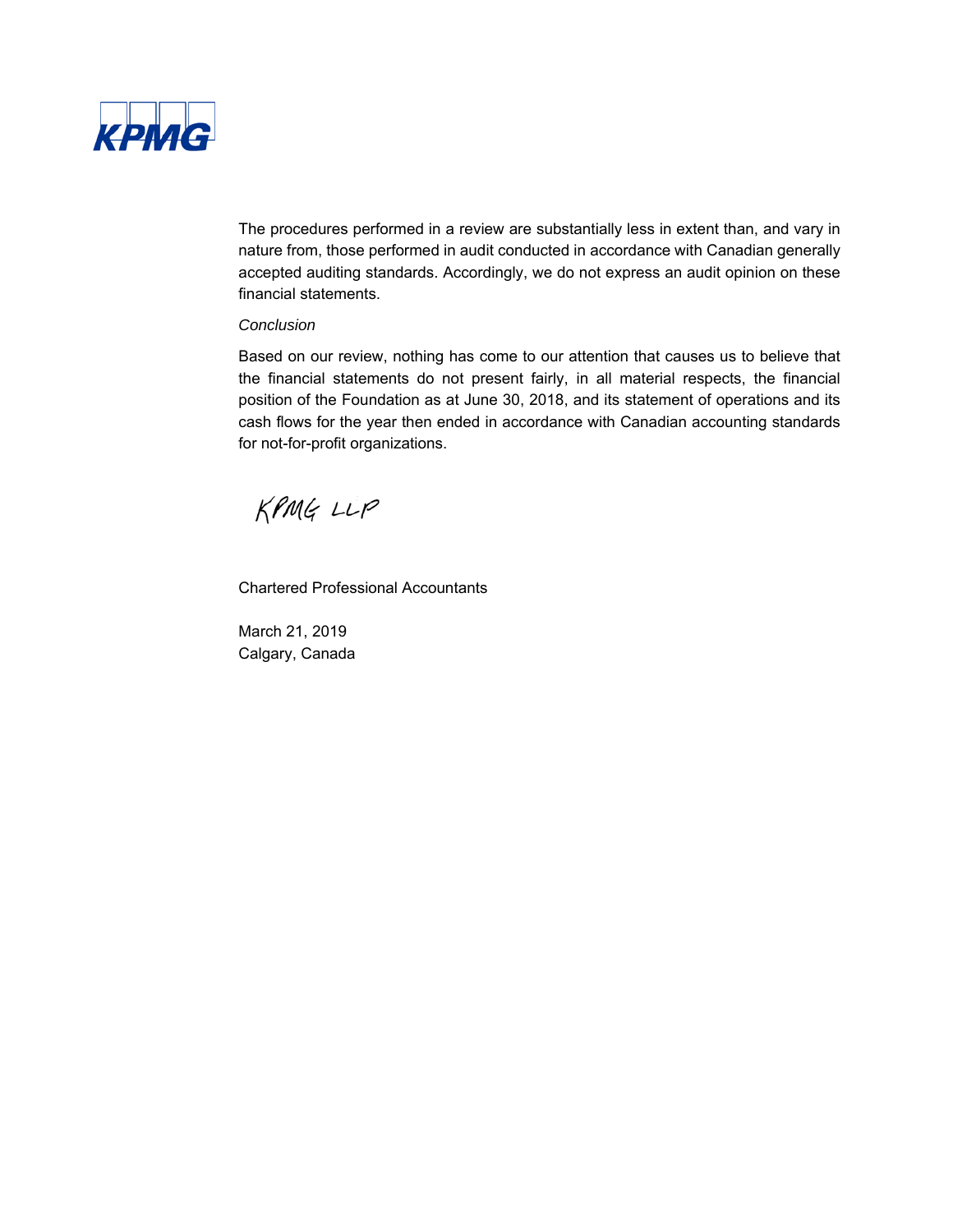Statement of Financial Position

As at June 30, 2018, with comparative information for 2017 (unaudited)

|                                                                                                                                  | 2018                    | 2017                    |
|----------------------------------------------------------------------------------------------------------------------------------|-------------------------|-------------------------|
| <b>Assets</b>                                                                                                                    |                         |                         |
| Current assets:                                                                                                                  |                         |                         |
| Cash (note 3)                                                                                                                    | \$<br>273,952           | \$3,082,287             |
| Cash – internally restricted for donation commitments (note 3)                                                                   | 2,774,000               | 800,000                 |
| Investment in guaranteed investments (note 4)                                                                                    | 5,900,000               | 3,920,000               |
| Accounts receivable                                                                                                              | 156,025                 | 121,230                 |
| <b>GST</b> recoverable                                                                                                           | 9,656                   | 22,708                  |
|                                                                                                                                  | 9,113,633               | 7,946,225               |
| Equipment (note 5)                                                                                                               | 49,983                  | 60,295                  |
|                                                                                                                                  | \$9,163,616             | \$8,006,520             |
| <b>Liabilities and Net Assets</b><br><b>Current liabilities:</b><br>Accounts payable and accrued liabilities<br>Deferred revenue | \$<br>397,669<br>37,500 | 197,271<br>\$<br>41,500 |
|                                                                                                                                  | 435,169                 | 238,771                 |
|                                                                                                                                  |                         |                         |
|                                                                                                                                  |                         |                         |
| Net Assets:                                                                                                                      |                         |                         |
| Internally restricted for donation commitments (note 9)                                                                          | 2,774,000               | 800,000                 |
| Unrestricted                                                                                                                     | 5,954,447<br>8,728,447  | 6,967,749<br>7,767,749  |
| Commitments (note 9)                                                                                                             |                         |                         |

See accompanying notes to financial statements.

Approved by the board:

Director en Bon Director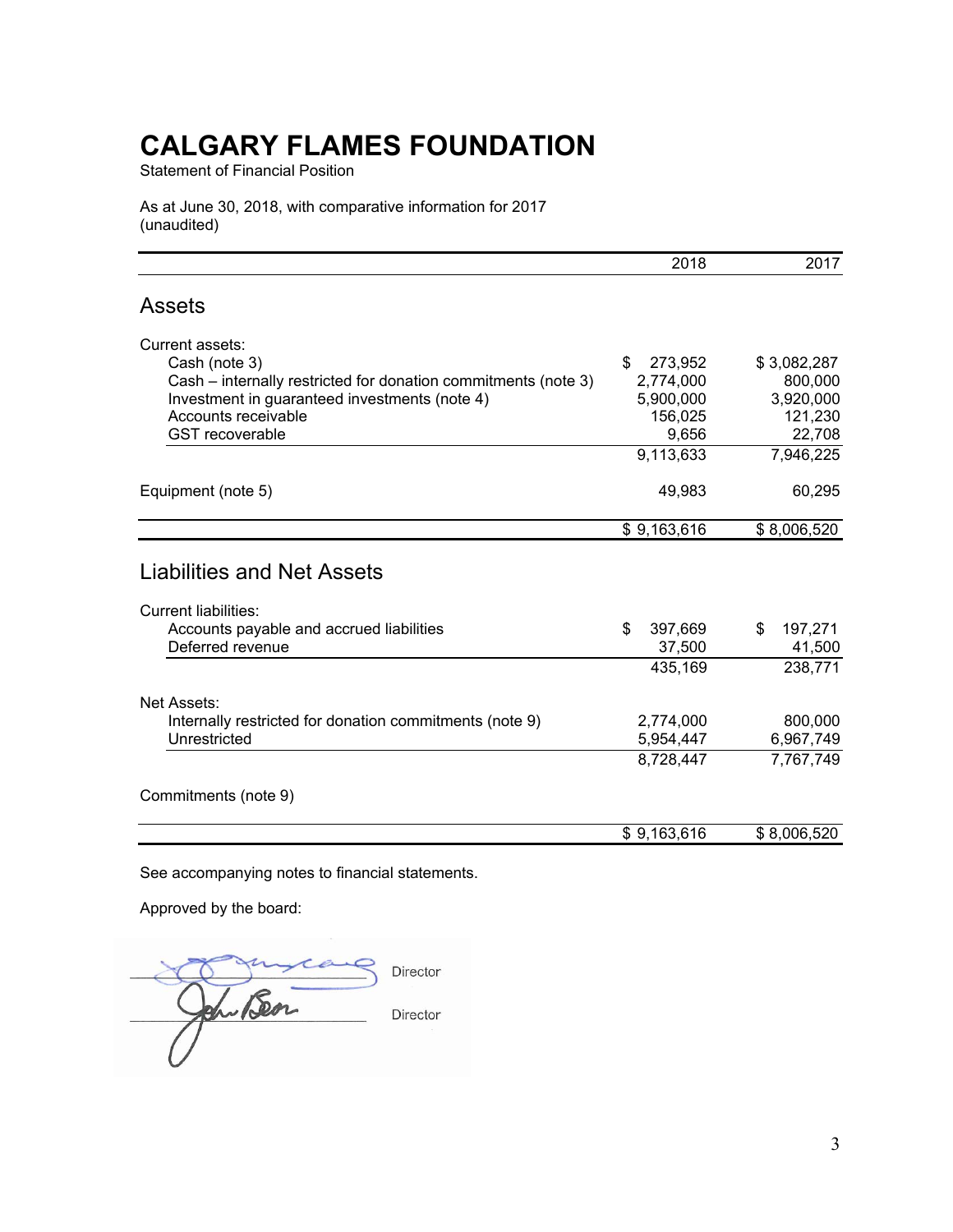Statement of Operations

Year ended June 30, 2018, with comparative information for 2017 (unaudited)

|                                                      | 2018        | 2017        |
|------------------------------------------------------|-------------|-------------|
| Revenue:                                             |             |             |
| 50/50 raffles                                        | \$2,577,292 | \$2,482,273 |
| Fundraising events                                   | 1,071,658   | 1,097,367   |
| Donations                                            | 481,695     | 211,065     |
| Sponsorships                                         | 100,364     | 103,000     |
| Interest                                             | 95,238      | 56,296      |
| Lottery                                              |             | 39,385      |
|                                                      | 4,326,247   | 3,989,386   |
| General and administrative expenses:                 |             |             |
| Personnel                                            | 155,831     | 144,958     |
| Community and promotion                              | 57,841      | 47,119      |
| Professional fees                                    | 36,567      | 24,658      |
| Advertising                                          | 26,194      | 28,079      |
| Office and general                                   | 25,556      | 37,340      |
| Bank charges                                         | 5,615       | 4,783       |
| Other                                                | 5,586       | 7,377       |
|                                                      | 313,190     | 294,314     |
| Excess of revenue over expenses before disbursements |             |             |
| and amortization                                     | 4,013,057   | 3,695,072   |
| Charitable disbursements and programs                | 3,042,047   | 2,467,952   |
| Excess of revenue over expenses before amortization  | 971,010     | 1,227,120   |
| Amortization                                         | 10,312      | 13,947      |
| Excess of revenue over expenses                      | 960,698     | 1,213,173   |

See accompanying notes to financial statements.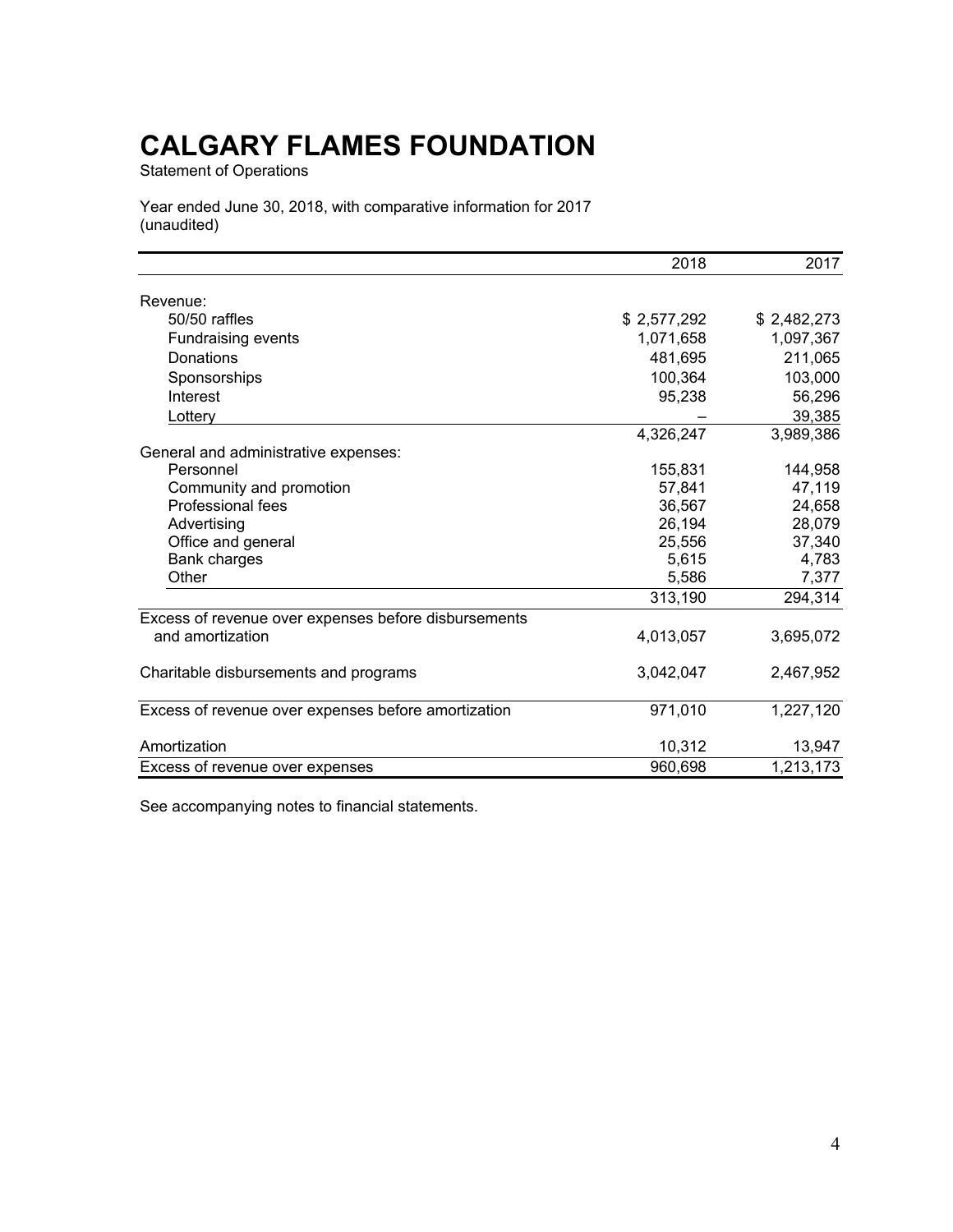Statement of Changes in Net Assets

Year ended June 30, 2018, with comparative information for 2017 (unaudited)

|                                   |                          |              | 2018        | 2017        |
|-----------------------------------|--------------------------|--------------|-------------|-------------|
|                                   | Internally<br>restricted | Unrestricted | Total       | Total       |
|                                   |                          |              |             |             |
| Balance, beginning of year        | 800,000<br>\$            | \$6,967,749  | \$7,767,749 | \$6,554,576 |
| Excess of revenues over expenses  |                          | 960,698      | 960,698     | 1,213,173   |
| Transfer to internally restricted | 1,974,000                | (1,974,000)  |             |             |
| Balance, end of year              | \$2,774,000              | \$5,954,447  | \$8,728,447 | \$7,767,749 |

See accompanying notes to financial statements.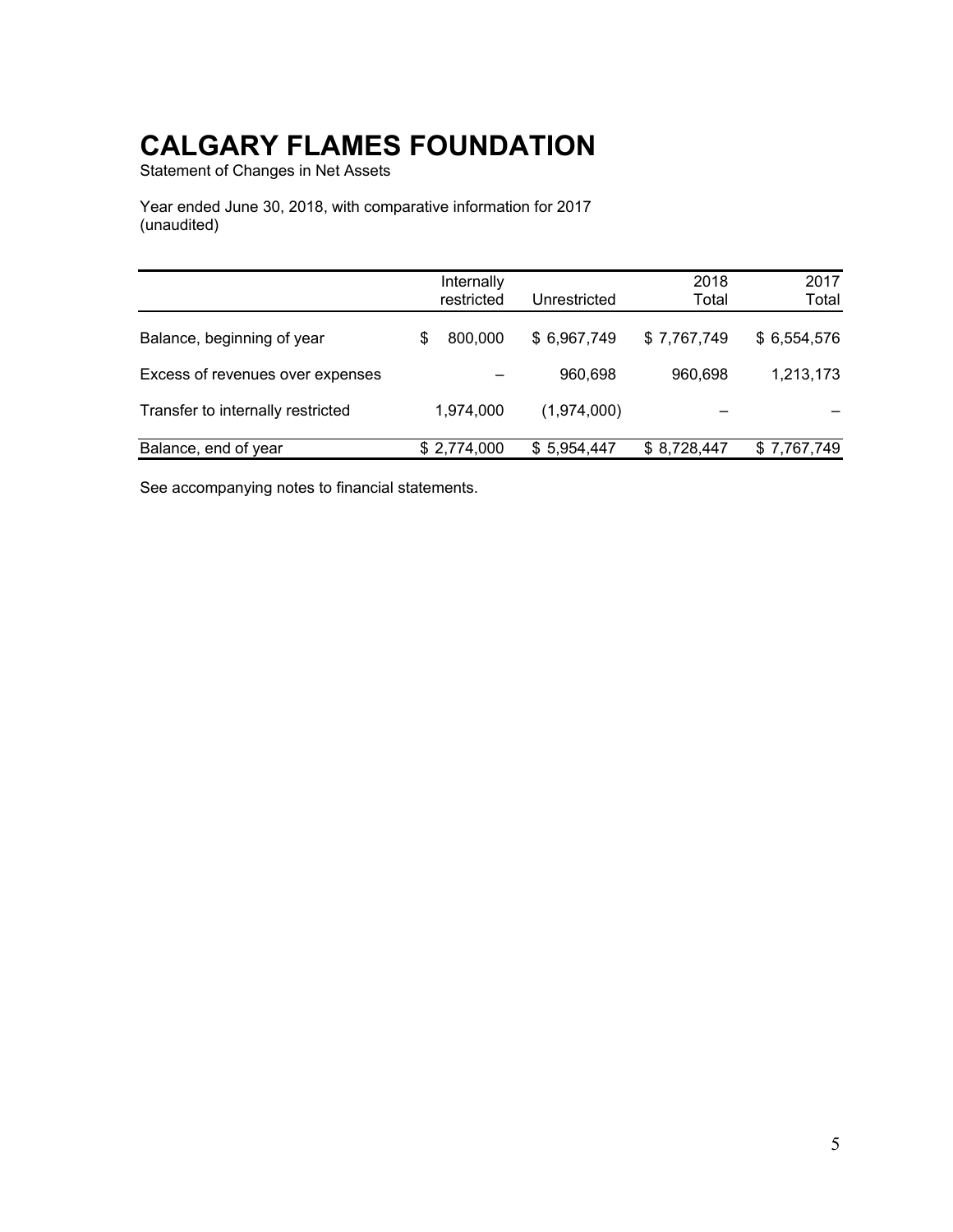Statement of Cash Flows

Year ended June 30, 2018, with comparative information for 2017 (unaudited)

|                                                             | 2018          | 2017        |
|-------------------------------------------------------------|---------------|-------------|
| Cash provided by (used in):                                 |               |             |
| Operating:                                                  |               |             |
| Excess of revenue over expenses                             | \$<br>960,698 | \$1,213,173 |
| Add item not involving cash:                                |               |             |
| Amortization                                                | 10,312        | 13,947      |
|                                                             | 971,010       | 1,227,120   |
| Change in non-cash operating working capital:               |               |             |
| Decrease in deferred revenue                                | (4,000)       | (23, 970)   |
| Change in other non-cash operating working capital (note 6) | 178,655       | 51,337      |
|                                                             | 1,145,655     | 1,254,487   |
| Investing:                                                  |               |             |
| Acquisition of equipment                                    |               | (7, 729)    |
| Investment in guaranteed investments                        | (4,980,000)   | (4,600,000) |
| Proceeds on redemption of guaranteed investments            | 3,000,000     | 4,660,000   |
|                                                             | (1,980,000)   | 52,271      |
| Net increase (decrease) in cash                             | (834, 335)    | 1,306,758   |
| Cash, beginning of year (note 3)                            | 3,882,287     | 2,575,529   |
| Cash, end of year (note 3)                                  | \$3,047,952   | \$3,882,287 |

See accompanying notes to financial statements.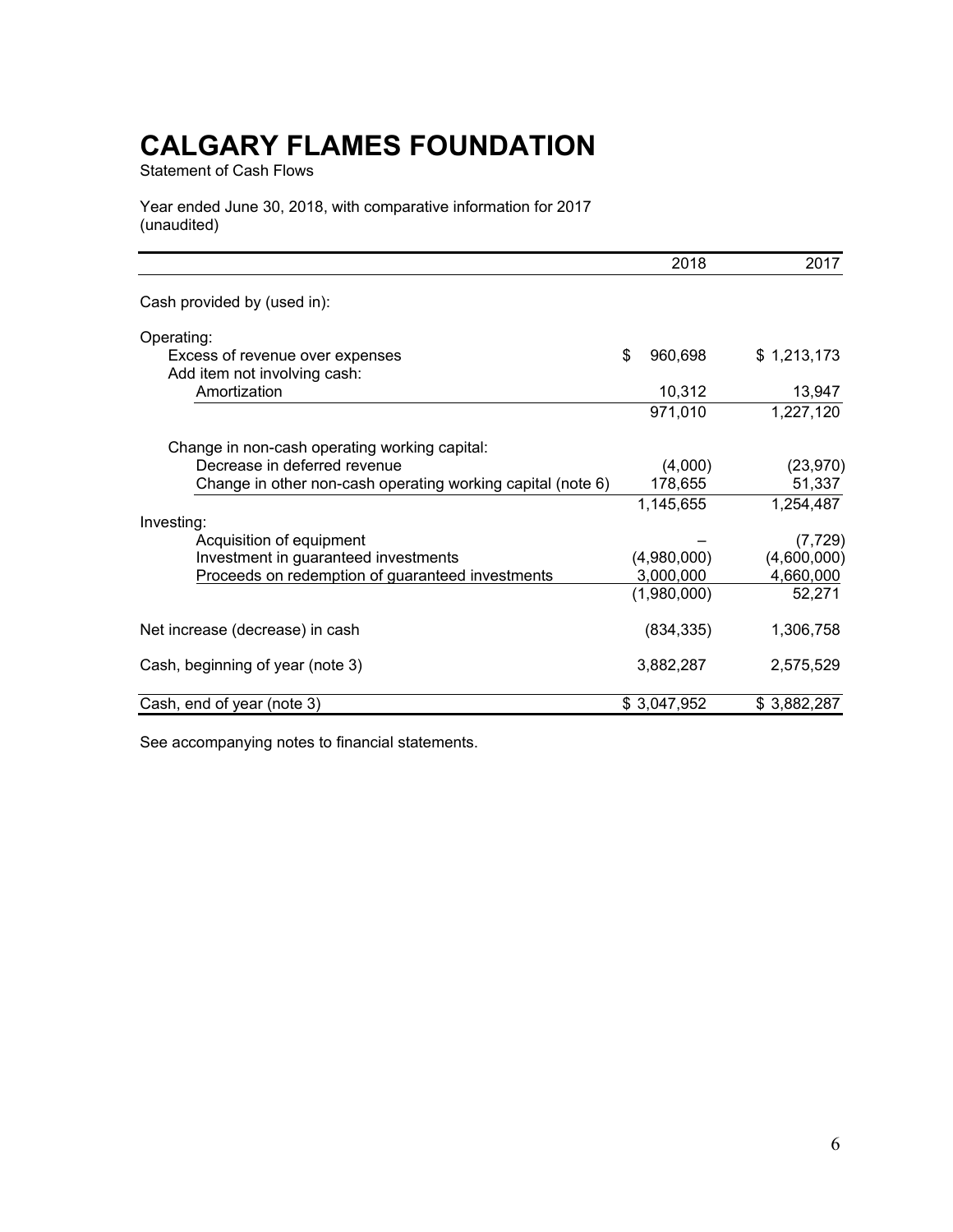Notes to Financial Statements

Year ended June 30, 2018, with comparative information for 2017 (unaudited)

#### **1. Nature of operations:**

The Calgary Flames Foundation (the "Foundation") is a registered non-profit organization. The Foundation is incorporated under the Companies Act of Alberta as a not-for-profit organization. The Foundation is committed to supporting education, health and medical research, and amateur and grassroots sports in Calgary and raises funds throughout the year for these key areas. Fundraising initiatives include contests and special events such as celebrity poker and golf tournaments. The Foundation carries out 50/50 raffles at each Flames, Roughnecks, and Stampeders home game which are regulated by the Alberta Gaming and Liquor Commission ("AGLC").

As a registered non-profit organization under Section 149(1)(f) of the Income Tax Act, the Foundation is exempt from income taxes; therefore, no provision for income taxes is recorded in the financial statements.

### **2. Significant accounting policies:**

(a) Cash:

Cash includes the amounts held in current accounts maintained by the Foundation as well as interest-bearing deposits. Certain cash, segregated in separate accounts, is required to be used for AGLC approved disbursements only.

(b) Equipment:

Equipment is recorded at cost less accumulated amortization and is amortized over its useful life as follows:

| Asset                          | Method            | Rate       |
|--------------------------------|-------------------|------------|
| <b>Furniture and fixtures</b>  | Straight-line     | 3 vears    |
| Computer hardware and software | Declining balance | <b>20%</b> |

(c) Revenue recognition:

Unrestricted contributions are recognized as revenue in the year received or receivable if the amount to be received can be reasonably estimated and collection is reasonably assured. Deposits for events that have not occurred are deferred and recognized at the time of the event.

Revenues and related expenses generated from certain programs are reported as net amounts within the financial statements.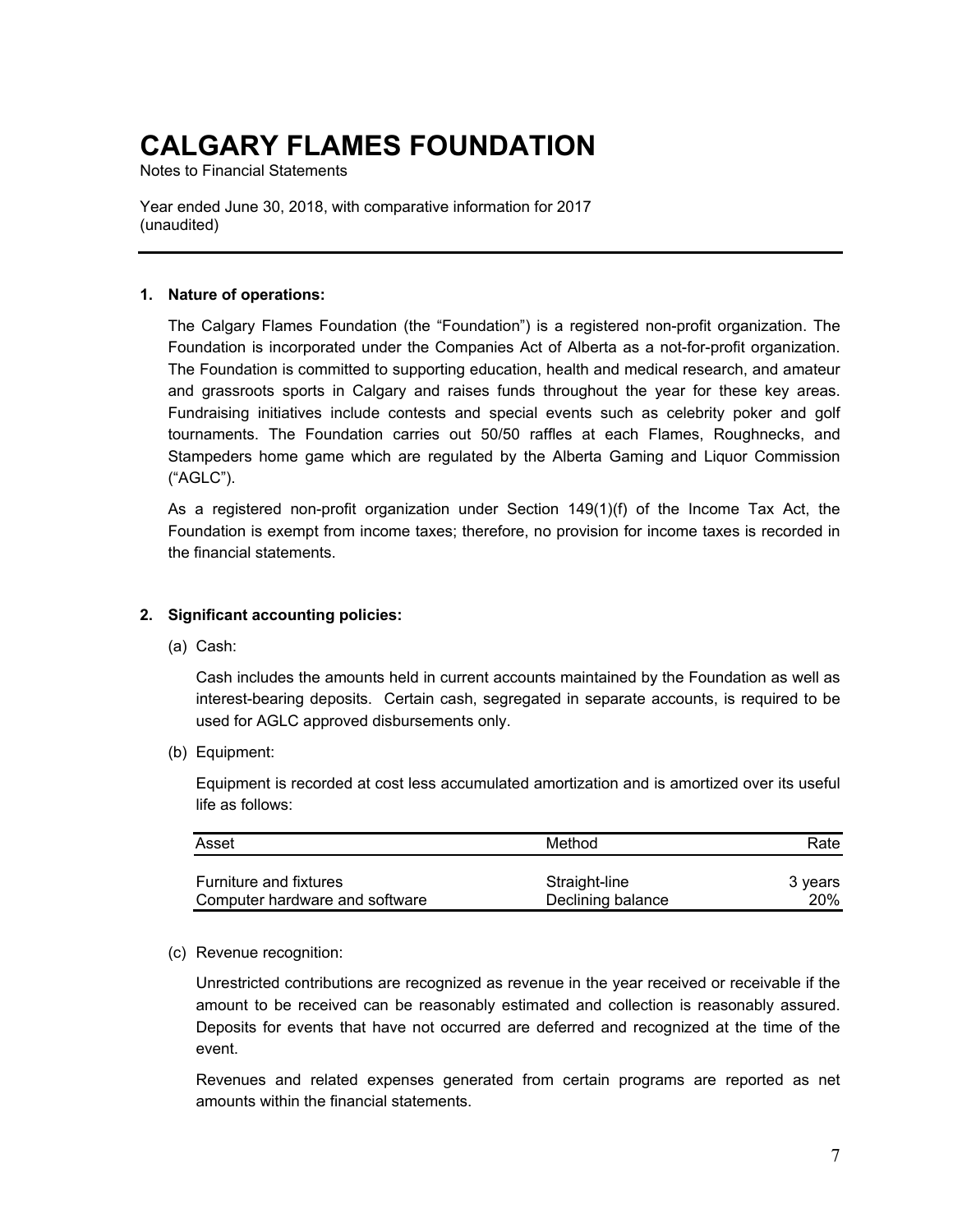Notes to Financial Statements

Year ended June 30, 2018, with comparative information for 2017 (unaudited)

#### **2. Significant accounting policies (continued):**

(d) Contributed materials and services:

Volunteers contribute their labour each year to assist the Foundation in delivering its services. Due to the difficulty in determining fair value, contributed services are not recognized in the financial statements.

(e) Financial instruments:

Financial instruments are recorded at fair value on initial recognition. Equity instruments that are quoted in an active market are subsequently measured at fair value. All other financial instruments are subsequently recorded at cost, unless management has elected to carry the instruments at fair value. The Foundation has not elected to carry any such financial instruments at fair value.

Transaction costs incurred on the acquisition of financial instruments measured subsequently at fair value are expensed as incurred. All other financial instruments are adjusted by transaction costs incurred on acquisition and financing costs, which are amortized using the straight-line method.

Financial assets are assessed for impairment on an annual basis at the end of the fiscal year if there are indicators of impairment. If there is an indicator of impairment, the Foundation determines if there is a significant adverse change in the expected amount of timing of future cash flows from the financial asset. If there is a significant adverse change in the expected cash flows, the carrying value of the financial asset is reduced to the highest of the present value of the expected cash flows, the amount that could be realized from selling the financial asset or the amount the Foundation expects to realize by exercising its right to any collateral. If events and circumstances reverse in a future period, an impairment loss will be reversed to the extent of the improvement, not exceeding the initial carrying value.

(f) Use of estimates:

The preparation of financial statements of the Foundation are in conformity with Canadian accounting standards for not-for-profit organizations which requires management to make estimates and assumptions that affect the reported amount of assets and liabilities at the date of the financial statements and the reported amount of revenues and expenditures during the reporting period. Specific items subject to estimation include amortization and potential impairment of equipment, the provision for uncollectable receivables and accrued liabilities.

These estimates are subject to measurement uncertainty and the effects of changes in these estimates in future periods could be significant.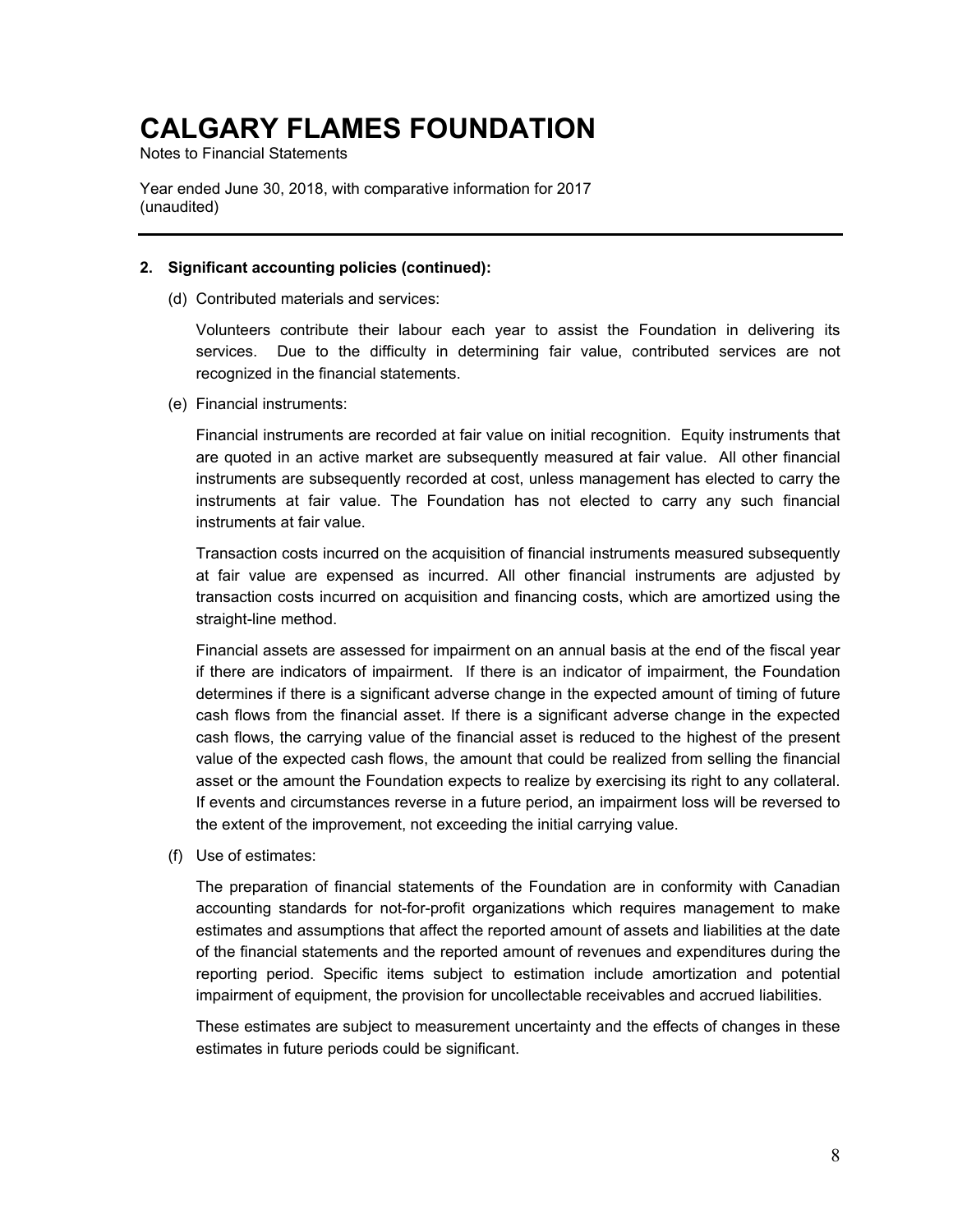Notes to Financial Statements

Year ended June 30, 2018, with comparative information for 2017 (unaudited)

### **3. Cash:**

Cash is comprised of:

|                                                                              | 2018                   | 2017                 |
|------------------------------------------------------------------------------|------------------------|----------------------|
| Cash - internally restricted for donation commitments<br>Cash - unrestricted | \$2,774,000<br>273,952 | 800,000<br>3,082,287 |
|                                                                              | \$ 3,047,952           | \$3,882,287          |

#### **4. Guaranteed investments:**

The investment in guaranteed investments of \$5,900,000 (2017 – \$3,920,000) consists of guaranteed investment certificates (GICs) held with a major Canadian bank. Below are the details of each GIC held at June 30, 2018:

| <b>Maturity Date</b> | Interest Rate | Amount      |
|----------------------|---------------|-------------|
| November 16, 2018    | 1.60%         | \$1.000.000 |
| January 17, 2019     | 1.95%         | \$2,000,000 |
| January 17, 2019     | 1.45%         | \$2.900.000 |

### **5. Equipment:**

| 2018                                                     |  | Cost              | Accumulated<br>amortization | Net Book<br>Value |
|----------------------------------------------------------|--|-------------------|-----------------------------|-------------------|
| Computer hardware and software<br>Furniture and fixtures |  | 236,929<br>19.280 | 187.236<br>18.990           | 49,693<br>290     |
|                                                          |  | 256.209           | 206.226                     | 49,983            |

| 2017                                                     |   | Cost              | Accumulated<br>amortization |   | Net Book<br>Value |
|----------------------------------------------------------|---|-------------------|-----------------------------|---|-------------------|
| Computer hardware and software<br>Furniture and fixtures | S | 236,929<br>19,280 | 179.220<br>16,694           | S | 57,709<br>2,586   |
|                                                          |   | 256,209           | 195.914                     |   | 60,295            |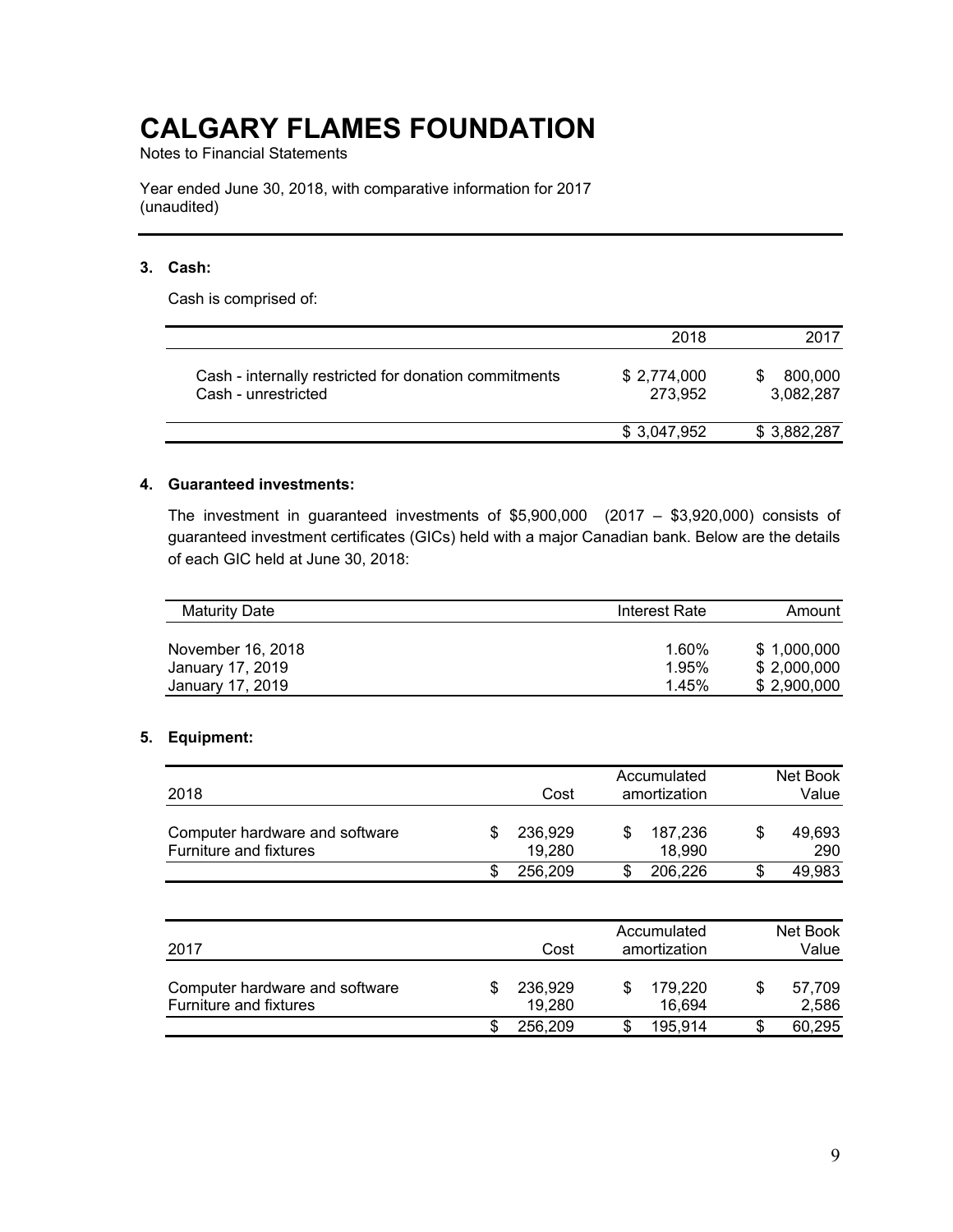Notes to Financial Statements

Year ended June 30, 2018, with comparative information for 2017 (unaudited)

### **6. Changes in non-cash working capital:**

|                                                                                                               |    | 2018                           |    | 2017                                       |
|---------------------------------------------------------------------------------------------------------------|----|--------------------------------|----|--------------------------------------------|
| Changes in non-cash working capital:                                                                          |    |                                |    |                                            |
| Accounts receivable<br><b>GST</b> recoverable<br>Prepaid expenses<br>Accounts payable and accrued liabilities | S  | (34, 795)<br>13,052<br>200,398 | S. | 114.648<br>(10, 551)<br>8,429<br>(61, 189) |
|                                                                                                               | ß. | 178.655                        |    | 51,337                                     |

#### **7. Related party transactions:**

The Calgary Flames Limited Partnership ("CFLP") exercises significant influence over the Foundation by virtue of the Board members consisting, in part, of CFLP employees and owners. Related party transactions during the year not separately disclosed in the financial statements include reimbursements and purchases of goods and services from CFLP for fundraising events and raffles in the amount of  $$404,299$  (2017 -  $$343,480$ ) as well as payroll expense reimbursements in the amount of \$155,831 (2017 – \$144,958). Accounts receivable includes amounts due from CFLP in the amount of \$nil (2017 – \$12,000). CFLP provides office space, equipment and support services at no charge to the Foundation including event planning, event ticketing, marketing and creative services, accounting, regulatory compliance, information technology and communications.

### **8. Financial instruments and risk:**

The Foundation has assessed the principal risks assumed with financial instruments. The risks that arise from transacting financial instruments include interest rate risk, liquidity risk, and market (other price) risk. Price risk arises from changes in interest rates, foreign currency exchange rates and market prices.

(a) Interest rate risk:

Interest rate risk arises on cash. The Foundation is exposed to interest rate risk due to fluctuations in bank's interest rates.

(b) Credit risk:

Accounts receivable are subject to minimal liquidity risk as the majority of receivables relate to GST refunds or amounts that have been collected subsequent to year end.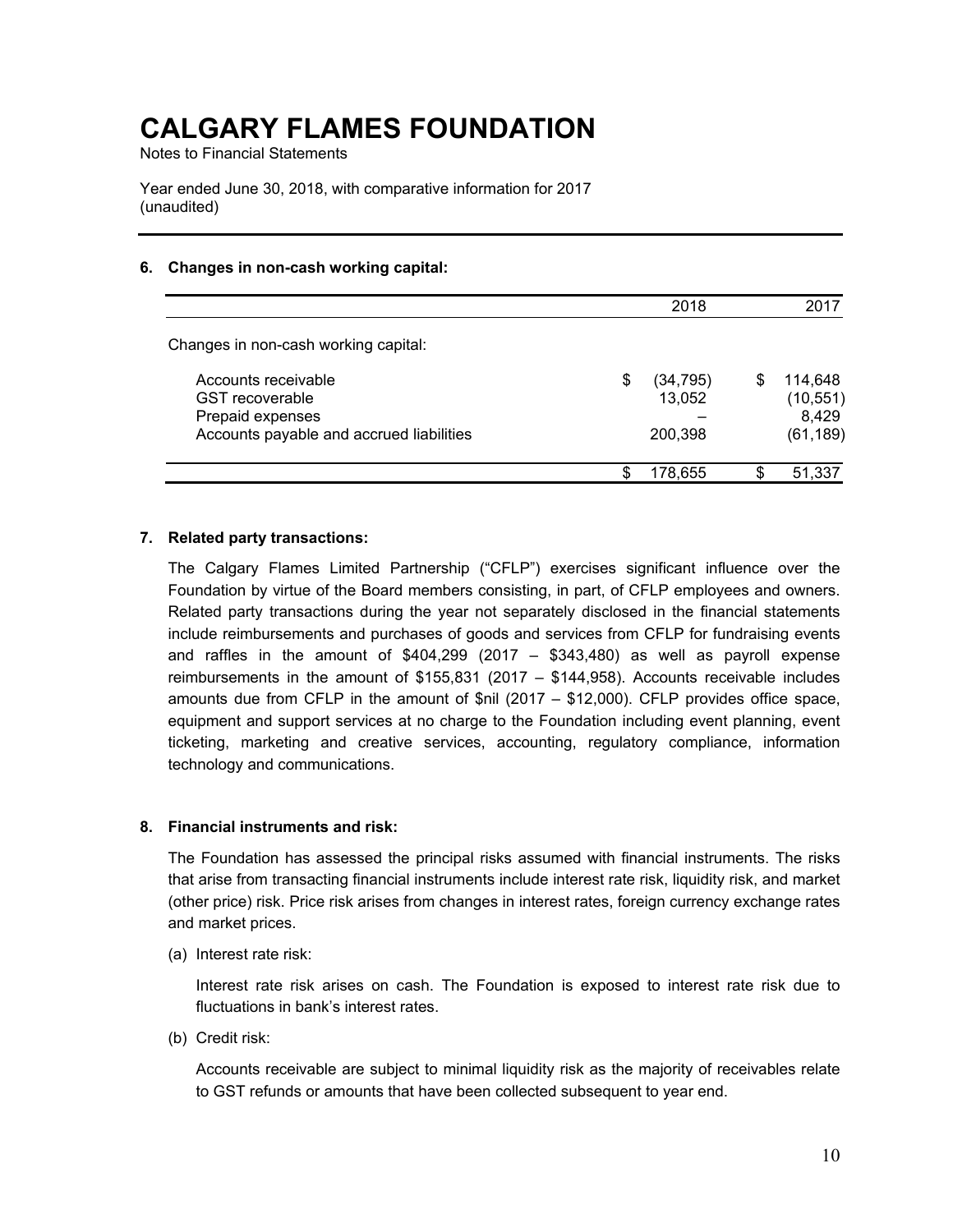Notes to Financial Statements

Year ended June 30, 2018, with comparative information for 2017 (unaudited)

#### **8. Financial instruments and risk (continued):**

(c) Market risk:

Market risk is the risk that change in market prices, interest rate levels, indices, liquidity and other market factors will result in losses. The Foundation is not exposed to significant market risk.

#### **9. Donation commitments and internally restricted net assets:**

The Foundation has an internally restricted reserve fund which is made up of donation commitments for future years that the Foundation has entered into during the year.

|                                                                                                                                                                                                                                           | 2018-19                                                           |    | 2019-20                                         | 2020-21                                 |    | 2021-22 |    | 2022-23 |   | 2023-24          |    | Total                                                          |
|-------------------------------------------------------------------------------------------------------------------------------------------------------------------------------------------------------------------------------------------|-------------------------------------------------------------------|----|-------------------------------------------------|-----------------------------------------|----|---------|----|---------|---|------------------|----|----------------------------------------------------------------|
| Alberta Children's Hospital<br>Foundation<br>Kids Cancer Care Foundation<br>Camp Kindle<br>KidSport - Hockey Programs<br>Hockey Education Reaching<br>Out Society<br>Comrie Equipment Bank<br>YMCA - Flames Grade 6<br>Membership Program | \$<br>200,000<br>75.000<br>125,000<br>50,000<br>50,000<br>250,000 | \$ | 200,000<br>75,000<br>75,000<br>50,000<br>50,000 | \$<br>200,000<br>75,000<br>100,000<br>- | \$ | 200,000 | \$ |         | S | -<br>-<br>-<br>- | \$ | 800,000<br>225,000<br>200,000<br>100,000<br>200,000<br>250,000 |
| Other                                                                                                                                                                                                                                     | 76.500                                                            |    |                                                 |                                         |    |         |    |         |   |                  |    | 76,500                                                         |
|                                                                                                                                                                                                                                           | 826,500                                                           |    | 450,000                                         | 375,000                                 |    | 200,000 |    |         |   |                  |    | 1,851,500                                                      |
| Subsequent events:<br>Kidsport - Flames<br>Evenstrength Program<br>Hockey Education Reaching<br>Out Society                                                                                                                               | 150,000<br>7,500                                                  |    | 150,000<br>7,500                                | 150,000<br>7,500                        |    | 150,000 |    | 150,000 |   | 150,000          |    | 900,000<br>22,500                                              |
|                                                                                                                                                                                                                                           | \$<br>984,000                                                     | S  | 607,500                                         | 532,500                                 | S  | 350,000 | S  | 150,000 | S | 150,000          | S. | 2,774,000                                                      |

- (a) The Foundation is committed to donating \$800,000 to Alberta Children's Hospital Foundation over a 4 year period beginning in July 2019 with \$200,000 to be donated each year until the final donation paid in July 2022.
- (b) The Foundation is committed to donating \$225,000 to the Kids Cancer Care Foundation's Camp Kindle over a three year period beginning in July 2018 with \$75,000 to be donated each year with the final donation paid in July 2021.
- (c) The Foundation is committed to donating \$200,000 to KidSport over a two year period with a payment of \$125,000 in fiscal year 2018-2019 and \$75,000 in fiscal 2019-2020 for hockey programs. Subsequent to June 30, 2018, the Foundation increased its commitment to Kidsport by \$900,000 with annual payments of \$150,000 each year until the 2023-24 year.